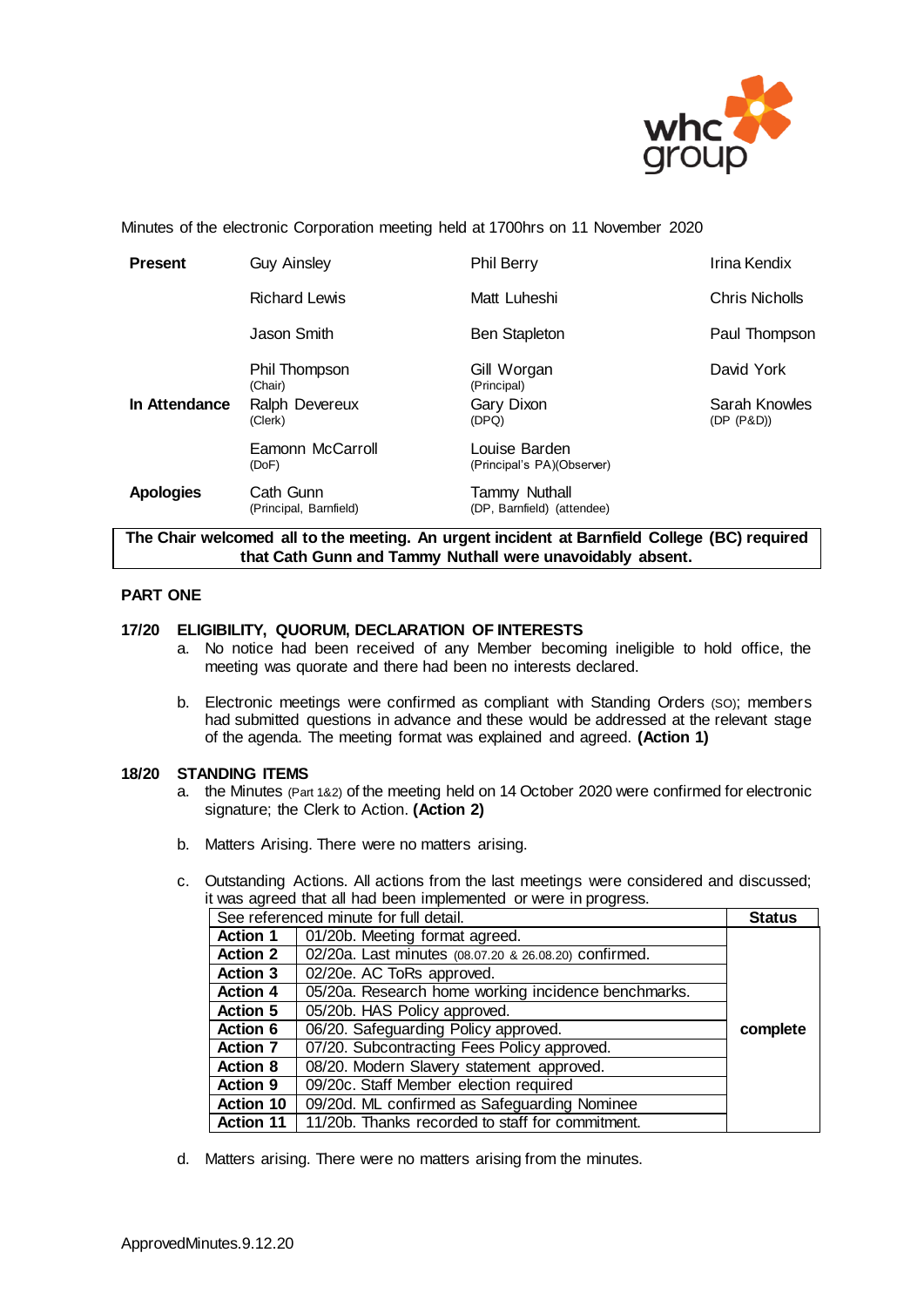e. Urgent Business. There was no urgent business requested.

#### **The information was received and noted***.* **Actions had been identified. (Register 24/20 below)**

#### **19/20 PRINCIPAL'S REPORT**

The Principal's report, which included the Performance Dashboard, covered detail outside the scope of the agenda; it had been circulated in advance and was received, several points were considered further:

- a. Attendance. Covid measure had adversely affected attendance generally however, WHCG attendance, whilst was below the target of 90% (BC 83.5% & WHC 87.5%) this compared favourably with the local schools 76% and the national 72%.
- b. Employability. The challenge of obtaining industry placements (IP) had significantly increased this year, there were currently 106 places secured against 359 at the similar point in the previous year. The associated funding (£500k) could possibly be "clawed back" but this year's target had been deferred until 2021, meaning that would not occur in the current year. That however, could merely defer the problem and close focus was being given to the issue, additionally the Association of Colleges (AoC) was lobbying for protection of the funding.
- c. Government Letters. There had been 2 letters from government; the first relating to the responsibility for closure of Colleges, which was noted and the second, from the Secretary of State for Education (Gavin Williamson) regarding acceptance of the International Holocaust Remembrance Alliance (IHRA) working definition of Antisemitism. That matter prompted detailed considerations. The issue had been raised with Universities during 2019 and had only recently been widened to include Further Education (FE) Colleges. The University of Hertfordshire (UoH) had confirmed that they had not adopted the definition since they did not define other religious discriminations and it was felt inappropriate to "single out" a particular faith; there was some agreement with that as valid. The Association of Colleges (AoC) had sought clarification from the Secretary of State on this issue and it was agreed that the matter would be reconsidered when that advice became available. **(Action 3)**
- d. Spending Review. The spending review, scheduled for 25 November, would primarily set Government Department budgets for the next year; this was later than originally planned, but was in time for College income allocations to be set normally for 2021-22. No major issues were expected except a decision on the Teachers' Pension Grant for the period April to July 2021, for which a grant of £300k was anticipated.
- e. Careers College. An exciting initiative had emerged from the Careers College, namely an opportunity for some short logistics courses to be introduced from January.
- f. AoC Mental Health Charter. The Mental Health Charter applicable to both staff and students had recently emerged; WHC compared positively against the recommended actions but focus on mental health and communications to parents/carers would be maintained.

**The information was received and noted***.* **Actions had been identified. (Register 24/20 below)**

# **20/20 STRATEGY NEW BEDFORD ROAD (NBR) CAPITAL PROJECT**

Since the NBR Masterplan had been approved in May 2019 concentrated work had been continuing with the Phase 1 Capital Project; planning permission had been obtained for a new College building together with outline permission for a residential development of <110 family homes. Funding had been secured and, after a formal procurement process, a main contractor had been identified and the cost plan for the remainder of the project had been confirmed as affordable. The Nursery would unavoidably close to enable the project since the land was required; necessary support arrangements for parents and staff had been determined.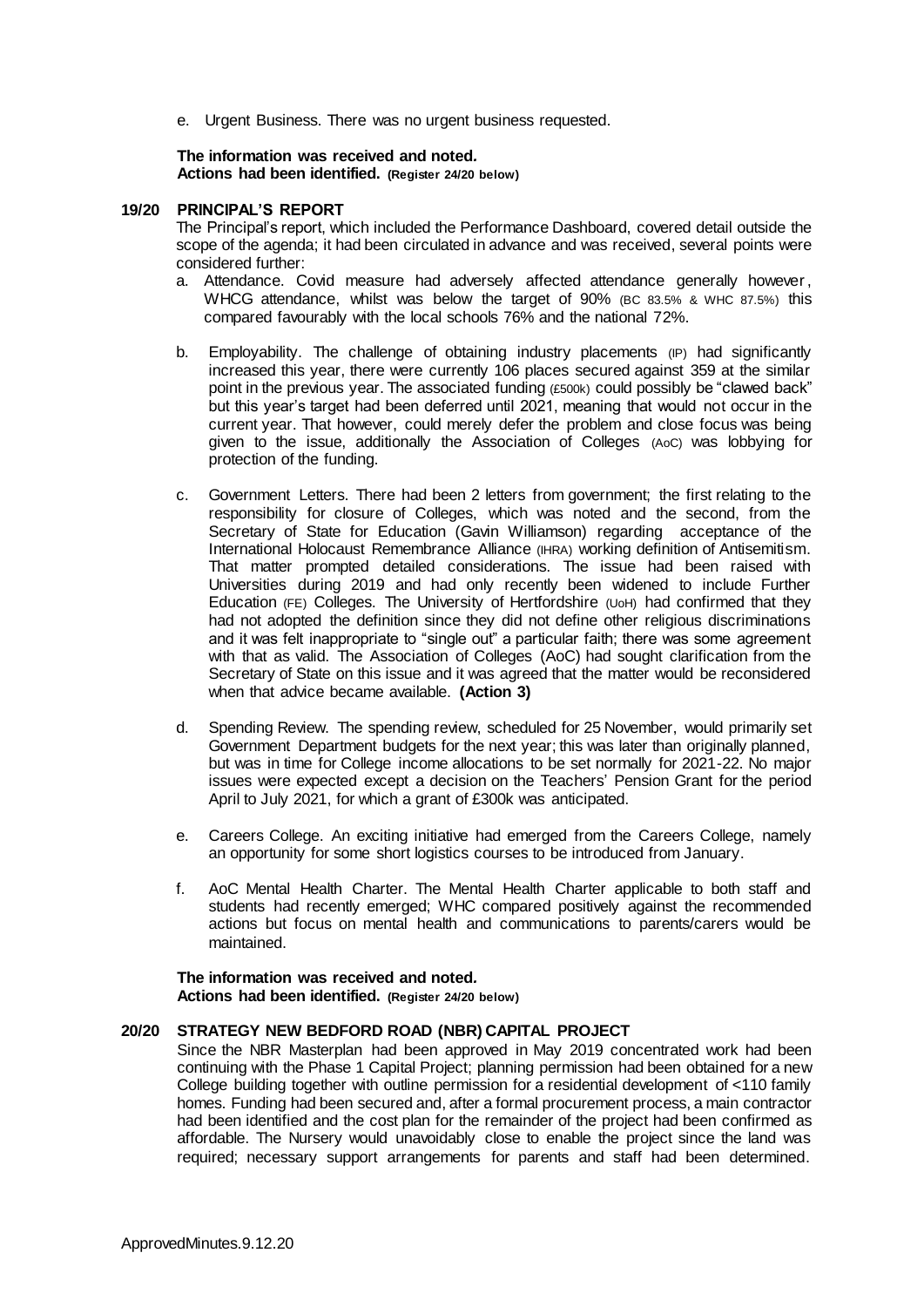Members were asked to consider the current situation and to take enabling decisions focused on 4 areas.

- a. Progression. The 3-phase masterplan would be delivered over time and phase one, construction of a 6000sqm General Further Education (GFE) building, was to be considered at this meeting; details of phases 2&3 were included in the accompanying paper. Approval for funding of associated design work leading to planning permission (£650k) had been given in May 2019 and for work leading to appointment of the main contractor (£850k) in February 2020. Whether to proceed was considered and discussed, it was agreed that progress to the present stage, although requiring tremendous focus and energy, had largely been as originally envisaged and the arguments for the project remained valid. Accordingly, it was unanimously agreed to progress to the next and final stage of the Phase 1 Capital Project, which would include the construction of the new College building. **(Action 4)**
- b. Budget. Having determined to progress it was necessary to commit financially to the Project, the proposals were clearly set out in a comprehensive supporting document, which had been circulated well in advance of the meeting to allow Members' advance considerations. The overriding principle was reiterated; sufficient funding was required to cover all costs without borrowing or unacceptable depletion of cash reserves. The meeting was reminded that in May 2019 the high level costs had been identified as £22-£24m to be sourced from:
	- $(i)$  the sale of surplus land and NBR (c£12-16m);
	- (ii) the sale of Bute Street Car Park (c£5m); and
	- (iii) South East Midlands Local Enterprise Partnership (SEMLEP) grant funding (c£5m).

Contracts had been exchanged for the surplus land on 23 October 2020, the Bute Street Car Park had been sold in June 2020 and SEMLEP Grant of £4.75m had been confirmed in November 2020. Additionally, £1.9m had been received from the Education and Skills Funding Agency (ESFA) as part of a national capital investment fund which was eligible for use in this project. The information had been tabulated for ease of reference and totalled £27.32m. Sufficient funding was therefore available and the information was closely scrutinised and discussed. Timings for receipts of cash from the purchaser Taylor Wimpey (TW) for the land sale was questioned and confirmed as 50% January 2021 and 50% January 2022. The January 2021 payment to be made once the ACV JR period had lapsed and the contract unconditional. Retentions and contingencies in relation to the land sale were questioned; there were no matters included in the Contract that could reduce the net proceeds. Financial arrangements regarding planning obligations included several issues:

- (i) 80% construction of the Linear Park by an agreed timescale; should the College default, TW had step-in rights to complete the work on our behalf and access the funds required. The funds available had been set consistent with the amounts included in the Colleges Cost Plan;
- (ii) 20% construction of Linear Park by an agreed timescale; should the College default, TW would retain ££796,500 but only until works completion. The amount reflected the value of properties that cannot be sold until completion of the works; and
- (iii) The Sale Contract also allowed TW to access funds for asbestos removal from buildings to be demolished. TW would bear normal demolition and the WHCG would pay abnormal costs. For cost effectiveness these works would be completed under one contract commissioned by TW. WHCG included costs to remove asbestos in the Cost Plan; the Sale Contract was the mechanism to make payment.

It was confirmed that the SEMLEP Grant was time limited and must be spent by early 2022; the project spend profile prioritised associated grant expenditure to mid-2021 to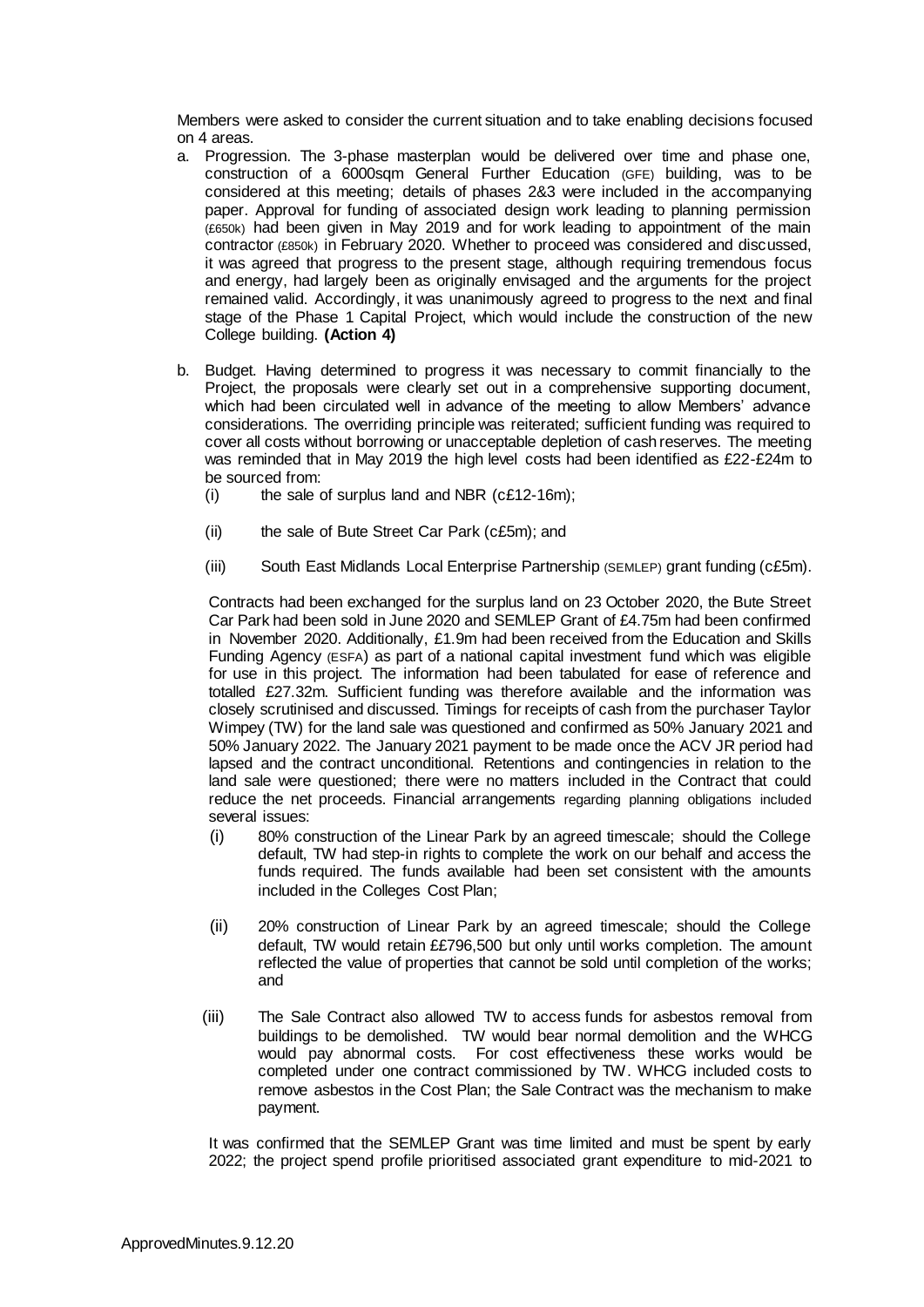reduce any timing risk. There were no further questions and it was unanimously approved to agree the Phase 1 Capital Project budget of £25,532m. **(Action 5)**

- c. Contract. The project value exceeded the OJEU threshold and accordingly the procurement process for the main contractor had been compliant. Four tenders had been received and had been scrutinised by the professional project management team and cost consultants, respectively "Equals" and "Fusion". Those tendering had been: Farrans Construction, Gilbert-Ash, Graham and Neilcott. Relevant information had been tabulated to show comparative prices and build programme length; these were noted to inform consideration. Members were reassured that:
	- (i) a successful competitive tendering process had been completed;
	- (ii) all 4 submitted tender returns were within the available budget and could be delivered with the anticipated programme provided within the tendering documents; and
	- (iii) Farrans had scored the highest marks for their cost submission, as they had the most economically advantageous, holistic pricing submission and were also the highest in qualitative return.

Accordingly, it was recommended that Farrans be appointed in the sum of £17,059, 645.48 excluding VAT to undertake design and construction of the Barnfield Phase I building and external works. That recommendation was then considered and discussed. In response to questions it was confirmed that the assessment criteria against which bidders were judged had been set and agreed prior to the tenders being submitted and all contractors were aware of the Colleges requirements. Farrans and Gilbert-Ash had been the two front runners with little difference between their scores; Gilbert-Ash's tender allowed for a 62-week programme compared to Farrans 56-week programme; a critical factor for the SEMLEP Grant payment and planning obligations regarding the Linear Park. Additionally, Gilbert-Ash sought to add a clause for Brexit where, if there were any associated additional taxes, delays etc the college would be liable. This was declined and Gilbert-Ash revised position added 6 weeks to the construction period. Farrans scored higher in the financial section being over £300k cheaper than Gilbert-Ash. In terms of Farrans contact re variations, College initiated changes impacting on the programme would allow Farrans to move the completion date: should Farrans initiate a delay then the College was entitled to LADs payments. (Damages - intended to cover any costs incurred by the delay e.g. procure another contractor). In terms of references Farrans had built the HH Phase 2 project with outstanding performance and quality of finish. The contingency was considered, in addition to the allocated 7%, some specific items included some contingency e.g. asbestos removal and decant costs. It was important to balance appropriate level of contingency against risk management. Surplus funds could contribute to future developments whether directly from the Colleges cash reserves or from Phase 1 underspend. There were no further points and it was unanimously agreed to appoint the construction contract to Farrans Construction. **(Action 6)**

d. Nursery. Approval of the NBR Masterplan had included the decision to close the BC Nursery to make way for the construction of the Phase I Capital Project. Impacting works were likely in late January/early February and since the approval of the Masterplan enrolments had been limited to minimise the closure effect. Alternative provision had been identified as more than sufficient, partly because of Covid related issues and the consequent enrolments would probably be welcomed. Support for affected parents and staff of the 57 children on roll would be provided and the 14 staff would be provided for through BC Human Resources (HR) There would be an associated part-year Corporation Tax liability which could be accommodated within the BC Budget. The issue was then discussed. The closure had been considered before as explained, the approval of the NBR Masterplan meant that the Nursery could no longer be accommodated. There was a discussion about this at the time the approval was made. Formal and specific approval of closure was now necessary for completeness and audit purposes. There was no intention to re-open the nursery as there would be no accommodation available. There would be no ongoing responsibility or accountability for the children currently attending.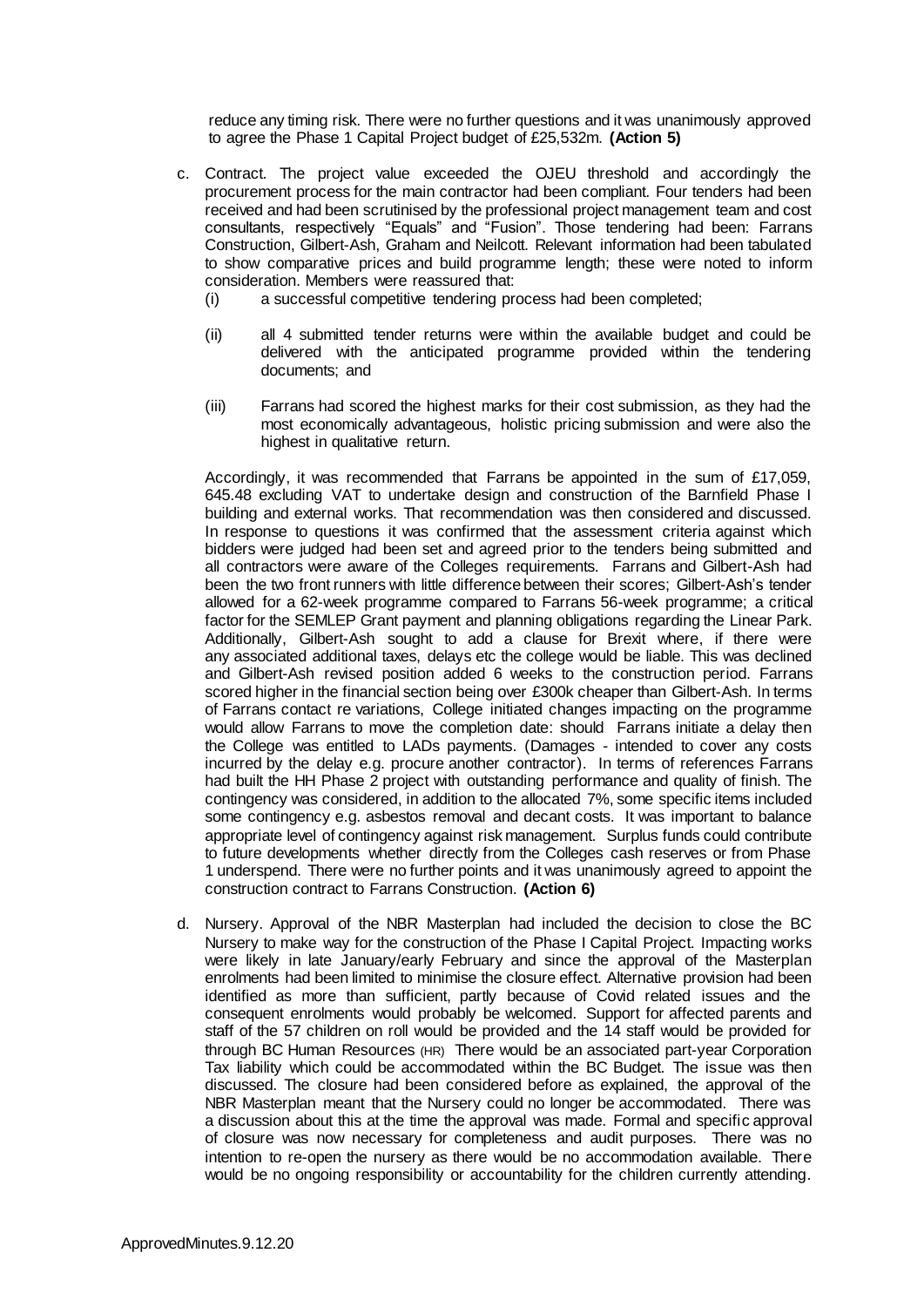14 employees would be impacted by the change and through a formal and legal process their employment would be terminated; full support would be available to assist with alternative employment either at the College or at other nurseries. There being no further queries it was unanimously agreed that the BC Nursery would be closed to make way for construction of the new College building. **(Action 7)**

### **The information was received and noted***.* **Actions had been identified. (Register 24/20 below)**

#### **21/20 MEMBERS**

There had been no visits or learning walks for Covid related reasons.

# **22/20 URGENT BUSINESS**

There had been no urgent business requested.

# **23/20 DATE OF NEXT MEETING**

The next meeting would be at 1700 on 9 December 2020.

#### **24/20 ACTION REGISTER**

| See referenced minute for full detail. |                                                  | Resp                 | <b>Date</b> |
|----------------------------------------|--------------------------------------------------|----------------------|-------------|
| <b>Action 1</b>                        | 17/20b. Meeting format agreed.                   | <b>Chair</b>         | wie         |
| <b>Action 2</b>                        | 18/20a. Last minutes (14.10.20.) confirmed.      | <b>Clerk</b><br>asap |             |
| <b>Action 3</b>                        | 19/20c. IHRA to be reconsidered post AoC advice. |                      |             |
| <b>Action 4</b>                        | 20/20a. Phase 1 Capital Project approved.        |                      |             |
| <b>Action 5</b>                        | 20/20b. Phase 1 Capital Plan budget approved.    | Chair                | wie         |
| Action 6                               | 20/20c. Farrans Construction appointed.          |                      |             |
| <b>Action 7</b>                        | 20/20d. BC Nursery to close.                     |                      | asap        |

Ralph Devereux (Clerk) for Phil Thompson (Chair) (Dec 12, 2020 08:04 GMT) [Ralph Devereux \(Clerk\) for Phil Thompson \(Chair\)](https://eu1.documents.adobe.com/verifier?tx=CBJCHBCAABAA5aR7am3j0Xa1eeBGqZJrAivbq6-Hv5Sy)